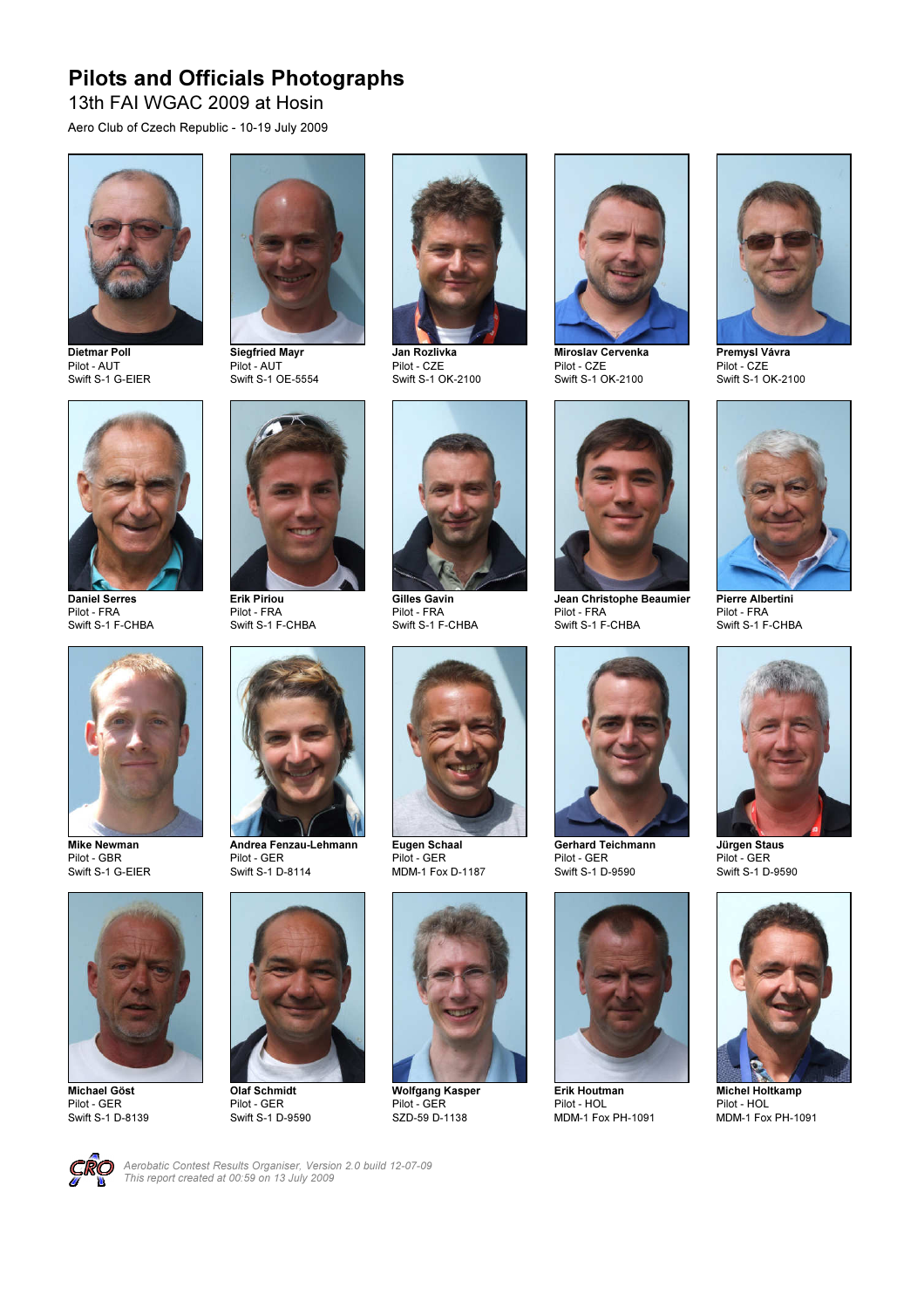## Pilots and Officials Photographs

13th FAI WGAC 2009 at Hosin

Aero Club of Czech Republic - 10-19 July 2009



Gálfi Gergely Pilot - HUN Swift S-1 HA-7022



János Sonkoly Pilot - HUN Swift S-1 HA-7022



Zoltán Kakuk Pilot - HUN Swift S-1 HA-7022



Claudio Brasaola Pilot - ITA Swift S-1 OE-5707



Pietro Filippini Pilot - ITA Swift S-1 OE-5607



Tomonari Kaji Pilot - JPN Solo Fox SP-8000



Pilot - POL Swift S-1 SP-3532



Jaroslaw Rudzinski Pilot - POL Swift S-1 SP-3532

Igor Plaksin Pilot - RUS Swift S-1 3308K

Tomas Korinek Contest Director **CZE** 



Maciej Pospieszynski Pilot - POL Swift S-1 SP-3532



Vladimir Ilinskiy Pilot - RUS Swift S-1 3308K



Madelyne Delcroix Jury Member FRA



Stanislaw Makula Pilot - POL Solo Fox SP-8000



Otto Salzinger Contest Judge AUT



Remy Louvel Contest Judge FRA



Pilot - RUS Swift S-1 3308K



Peter Lambert Contest Judge **AUT** 



Georgiy Kaminskiy Pilot - RUS

Ludek Kluger Flight Director CZE